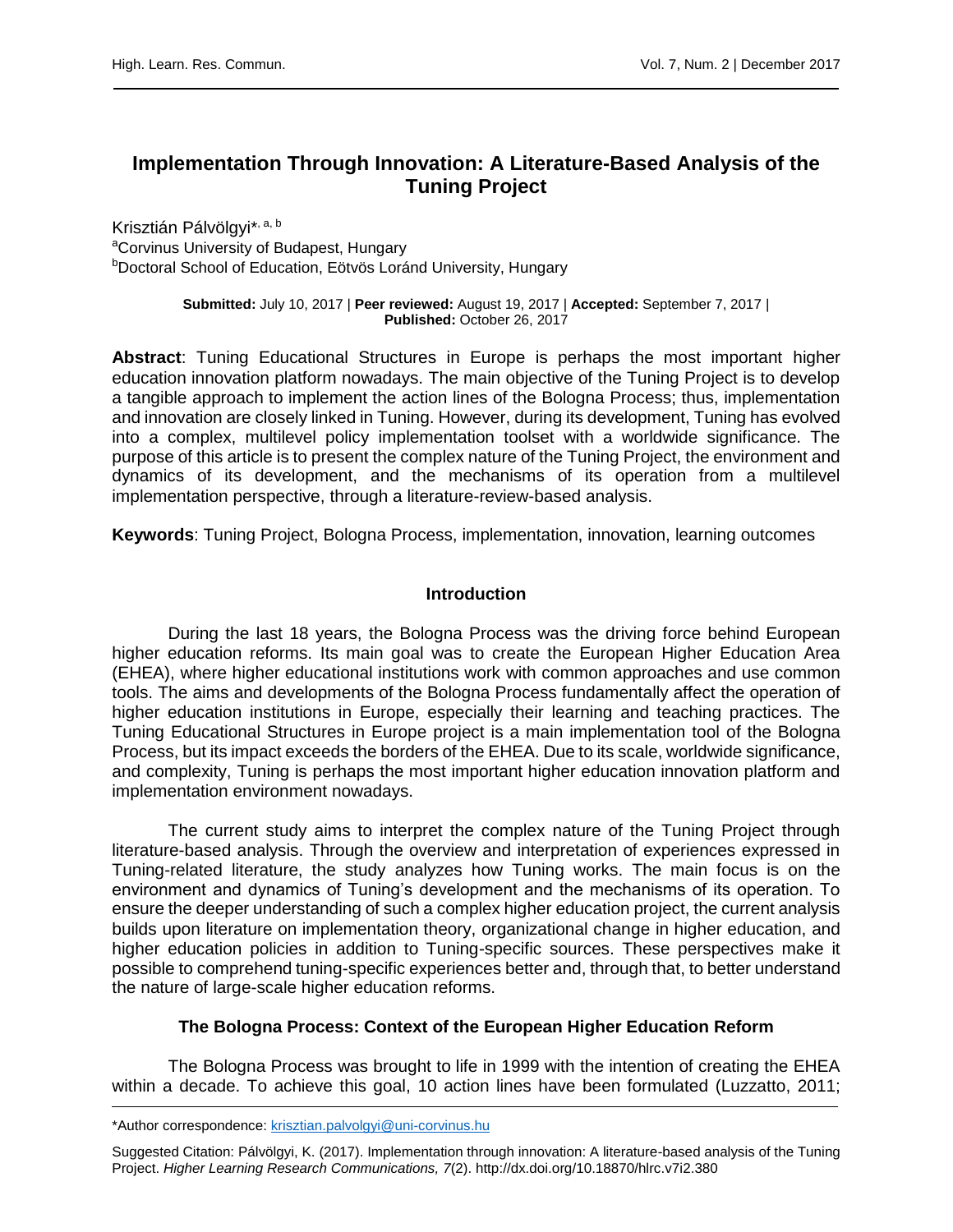

Witte, 2006): (a) adoption of a system of easily readable and comparable degrees, (b) adoption of a system essentially based on two cycles, (c) establishment of a system of credits, (d) promotion of mobility, (e) promotion of European co-operation in quality assurance, (f) promotion of the European dimension in higher education, (g) focus on lifelong learning, (h) greater inclusion of higher education institutions and students in the Bologna Process, (i) promotion of the attractiveness of the EHEA, and (j) doctoral studies and the synergy between the EHEA and the European Research Area.

European higher education—for which the above-listed objectives have been formulated—is a rich world of institutions with different traditions and with a conventionally high degree of autonomy. From this point of view, it is an important historical detail that the Bologna Process was initiated not at the supranational but at the national level. The education ministers of France, Germany, Italy, and the United Kingdom signed the Sorbonne Declaration in 1998 to foster the harmonisation of their higher education systems (Witte, 2006). In the following year, 25 countries joined the initiative. They all signed the Bologna Declaration, and these circumstances made the Bologna Process possible. This all happened essentially independently of the European Union (EU), although the EU has followed the developments with great interest from the outset and, over time, has become an increasingly influential player (Corbett, 2011; Halász, 2012) in the process. These events, which unfolded from the spontaneous dialogue of national-level decision makers, led to the evolution of an operation and communication culture, which is different from what normally applies in the EU. Lažetić (2010) described Bologna as an intergovernmental, open, and non-EU policy platform. Compared to EU routines, the participating countries within the Bologna Process communicate and participate in development processes more freely and less bureaucratically. This solution is characterized by informal and less hierarchical networking, direct involvement of stakeholders, and volunteering. These operational characteristics, on the one hand, make it possible to take account of national and institution-level autonomy, and on the other hand, offer an effective, workshop-like learning environment.

Further important elements of this policy environment are continuous expansion and enrichment. On the one hand, this means the enrichment of action lines, which were not all formulated at once, but gradually unfolded during the progress of the Bologna Process. On the other hand, it refers to the continuous expansion of the scope of participating countries: EHEA currently has 48 member states. This "moving target" nature of the Bologna Process posed a continuous challenge during its implementation.

In 2005 an overarching qualifications framework based on learning outcomes (LOs) was adopted for EHEA, and all participating countries had to develop their own national qualifications framework by 2010. LOs are multipurpose tools, and their use is an important step of the Bologna Process. According to Adam (2008), they provide explicit and transparent level descriptors for national qualifications frameworks and for the previously mentioned EHEA qualifications framework, and—as will be discussed later in this article—they have an important role in the European Credit Transfer and Accumulation System (ECTS), as well. LOs can also function as effective recognition tools, thus promoting mobility. Due to the improved transparency and comparability, LOs also support quality assurance efforts. Furthermore, and perhaps the most important and widely discussed (Adam, 2008; Biggs & Tang, 2011; Halász, 2017; Kennedy, 2007) characteristic of LOs, they are powerful curriculum design tools. As Adam (2008) explained,

Learning outcomes are key tools in the shift towards student-centred learning as they focus attention on explicit and detailed statements of what students learn—the skills, understanding and abilities we seek to develop and then test. The adoption of a learning outcomes approach focuses activity on the learner and away from the teacher. It promotes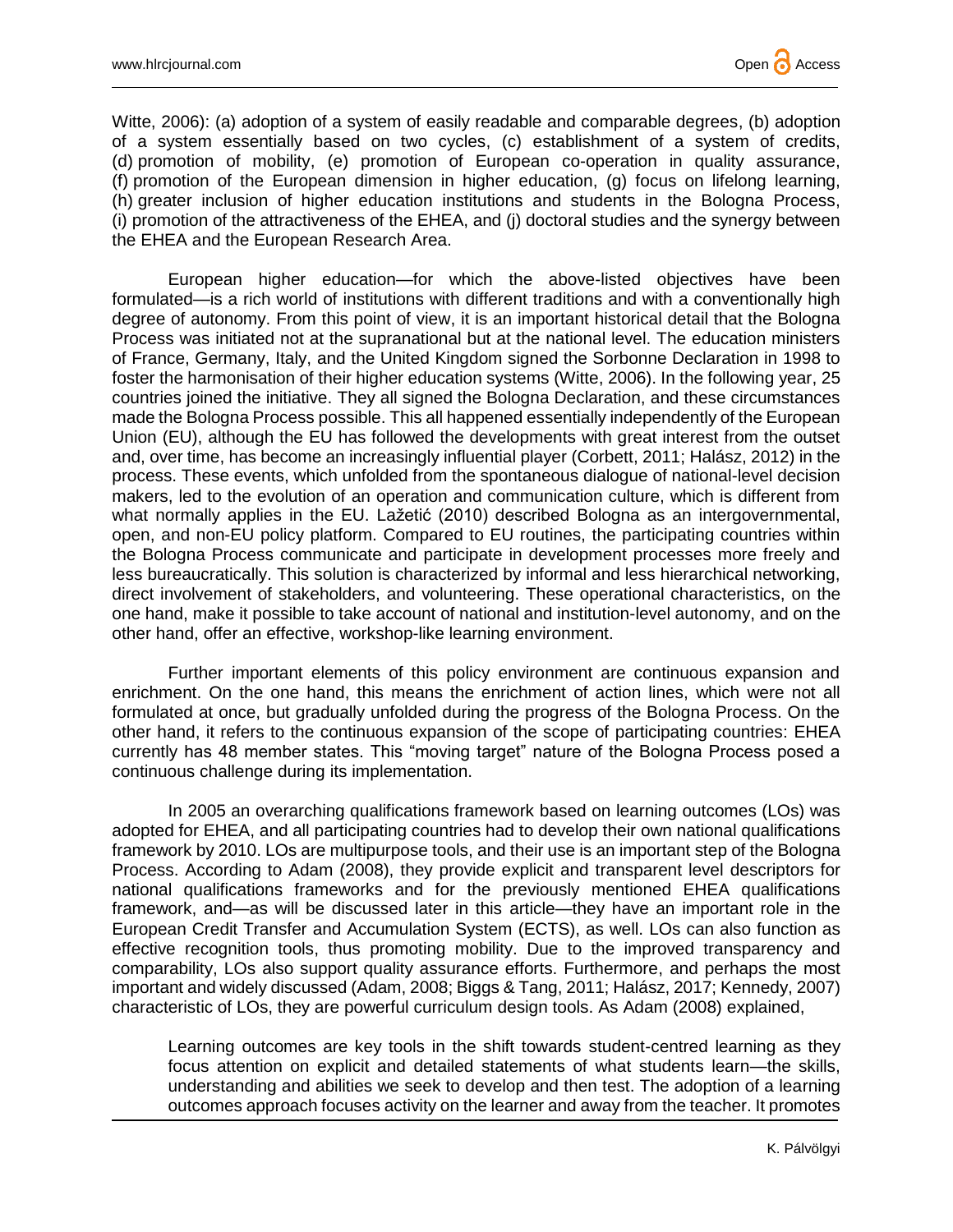the idea of the teacher as a facilitator or manager of the learning process and recognises that much learning takes place outside the classroom without a teacher present. It suggests that students should be actively involved in the planning and management of their own learning, progressively taking more responsibility as he/she develops as an independent learner. (p. 13)

All these features are strongly connected to the abovementioned Bologna action lines; thus, the LO approach became a key element of the Bologna Process. The difficulty is that the LO approach is a new, complex, and previously nonexistent mode of operation in the European higher education. Thus, the significance of implementation issues increases, and that leads us to the main subject of this study: the Tuning Project.

## **Some Important Characteristics of the Tuning Project**

The Tuning Educational Structures in Europe project started in 2000. It is funded with support from the European Commission, and its main objective is to develop a tangible approach to implementing the Bologna action lines. It follows from the complexity of this objective that the Tuning Project itself can be interpreted in several ways. According to González and Wagenaar (2008), we can describe it as a methodology and a related system of tools, which make it possible to (re)design, develop, implement, and evaluate study programs in accordance with the Bologna action lines. At the same time, Tuning can be described as platform for developing reference points—expressed in terms of LOs—at the subject area level. Besides, the Tuning Project can be seen as a network of learning communities (Cesar, 2015), wherein international/intercultural groups of higher education actors cooperate within an organized framework.

The focus of the Tuning Project is on implementing the LO approach in the EHEA. From the perspective of European higher education institutions, the implementation of this approach can be interpreted as an intrusion into an unknown world; thus, a mechanical implementation is not possible. This means that, in the case of the Tuning Project, implementation necessarily generates innovations. In connection with the creation of Tuning tools, methodology, and culture, a series of multilevel innovations can be identified. These innovations affect the key areas of higher education learning and teaching and have a great impact on organizational aspects and human resource management of higher education institutions. These Tuning innovations make the Tuning Project interesting and important to understand.

From a management point of view, the Tuning Project—although its primary goal is to implement a European-level policy—essentially works with a bottom-up approach (Birtwistle, Brown, & Wagenaar, 2016). The related literature frequently describes it as a university-driven project. The aims of the Bologna Process require the alteration of specific institution-level processes; thus, this institution-level focus is not surprising.

The world of higher education institutions can be described with a high degree of diversification and differentiation (Ziegele & van Vught, 2013). While in terms of basic tasks (e.g., education, research, or the "third mission" which is about transferring knowledge to the community in settings where that transfer could produce wider social or economic benefits), higher education institutions appear similar; in fact, they are multilevel and multiactor organizations (Evans & Henrichsen, 2008; Meister-Scheytt & Scheytt, 2005), operating in various microenvironments, and they thus define different emphases and directions in their own functional processes. This complex nature of higher education institutions has a great effect on local formation and diffusion of higher educational innovations. This also justifies the institution-level focus of Tuning Project.

Implementation Through Innovation … 3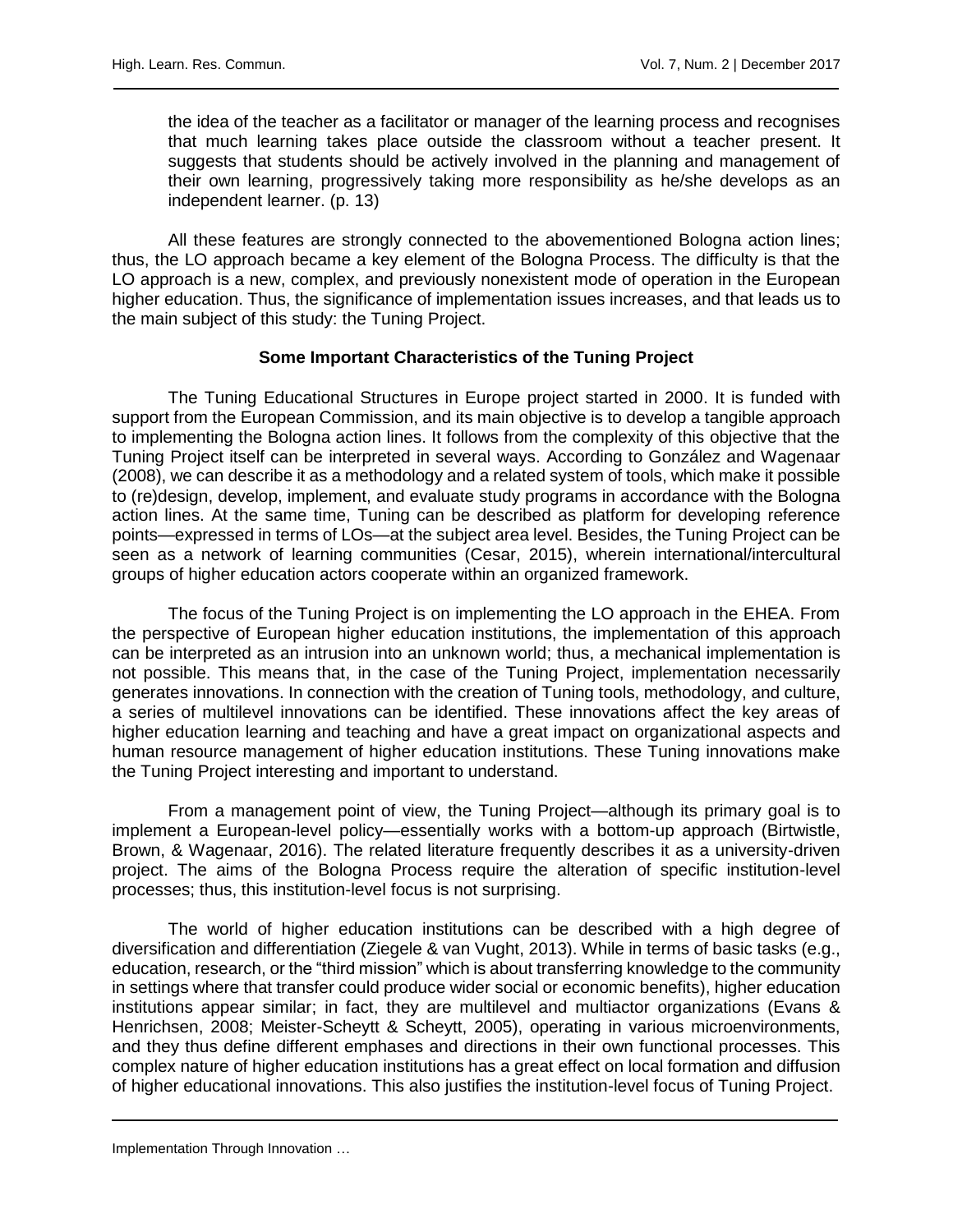

This means that the communication and operational culture of the Bologna Process, which is driven by respect for institutional autonomy, is also essential for the Tuning innovations. However, there is a difference here that is worth taking into consideration. While discussion of policy objectives and action lines took place, the Bologna Process was characterized by an essentially hierarchy-free operation, which is the basic operational culture of the EHEA. Nevertheless, the leaders of the Tuning Project have chosen a rather hierarchical, multilevel framework for the innovation processes of the Bologna implementation toolset. In the core of the structure, we can find the project coordinators who are in contact with different management committees. Most of these committees are related to subject area groups. While volunteering is fundamental here as well, and the nature of the innovation is still bottom-up, the operational culture is much more strongly layered and structured than what could otherwise be seen in the context of Bologna.

The institutional focus of the Tuning Project is also an interesting specificity from an implementation perspective. While the Tuning Project addresses national-level policy makers, it focuses primarily on higher education institutions and actors. On the one hand, it can be interpreted as the managers of the Tuning Project—knowing the importance of university autonomy and that such a degree of change cannot be carried through relying only on nationallevel decision makers—addressing the institutional level consciously. On the other hand, this strategy can be interpreted as some kind of bridging solution. The Tuning Project reaches over the national level and directly starts to facilitate bottom-up innovation processes at the institutional level, thus changing the dynamics of the national system. Multiple functions of this solution can be identified. It can support the work of those national-level decision makers and policy implementers who are committed to the Bologna Process. However, this approach is also suitable to bypass difficulties that may arise at the national level.

# **A Deeper Analysis of the Tuning Project From a Multilevel Implementation Perspective**

#### **About Implementation in a Nutshell**

Before the detailed analysis of the Tuning Project, it is necessary to give a brief overview of the concept of implementation and the main directions of implementation research, because it greatly determines the structure and content of the following analysis.

The concept of implementation is fundamentally changed during the development of implementation theory and implementation research. The initial implementation literature—such as the classical work of Pressman and Wildavsky (1973/1984)—focuses on the explanation of policy failures, the differences between policy goals and outcomes.

The so-called top-down perspective, which followed the first rather pessimistic period of implementation research, essentially seeks to find out how and why the implementer's actions, the target group's activities, and the effects of the implementation process were consistent with the decisions made in the policy centre. The determining factors of this consistency became the dominant research areas of the top-down implementation researchers (Cerych & Sabatier, 1992; Sabatier, 2005). A classic summary of implementation's success factors is presented in the model of Sabatier and Mazmanian (1979). This model identifies six such factors: (a) clear and consistent objectives, (b) adequate causal theory behind these objectives, (c) legally structured implementation process (veto points, incentives, sanctions), (d) committed and skilful implementing officials, (e) support of interest groups and sovereigns over time, and (f) changes in socioeconomic conditions that do not substantially undermine political support or causal theory.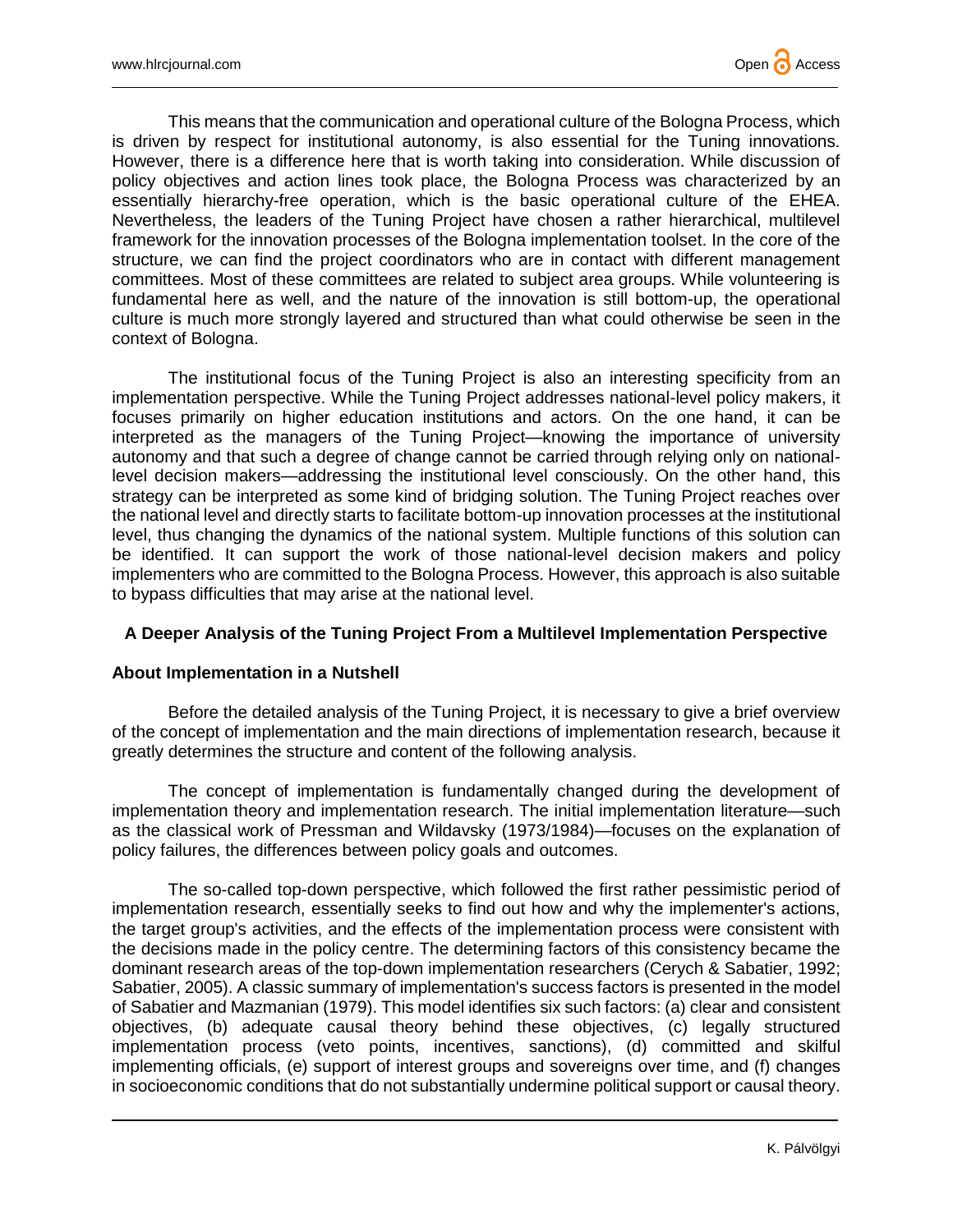The top-down point of view later became a subject of sharp criticism (Sabatier, 2005). The criticisms were based on the fact that the top-down approach puts too much emphasis on the policy decisions and legal structure but does not take account of the interests, goals, and interpretations of a large number of actors involved in the implementation. This shortcoming was also the reason why subsequent research has, for example, questioned the positive impact of clean and consistent policy goals on implementation (Sabatier, 2005). When a large number of actors are involved in process with their own interests and motivations, overcleared or too detailed goals can be counterproductive. The clearer and more detailed the policy goals are, the more conflicts with the interests and motivations of different actors arise. Less clear objectives leave more opportunity to make deals and respond to the actions and needs of stakeholders. However, to recognize this, the complex dynamics of the motivations and activities of different relevant actors must be taken into account.

This criticism leads us to another major approach of implementation research, the bottomup perspective in the late 1970s and early 1980s. This perspective starts out from mapping the networks of stakeholders; attempts to describe the goals, strategies, and complex interactions of the actors involved; and interprets the implementation process based on that (Elmore, 1980). However, the bottom-up approach has a serious weakness: It does not deal with the special role of the policy centre and overestimates the compelling effect that peripheral actors have on the centre. Bottom-uppers thus do not pay serious attention to those considerations that the topdowners emphasized most strongly.

According to Hill and Hupe (2002), a lively debate developed between the representatives of the top-down and bottom-up approaches. This debate is a decisive element of implementation theory. Hill and Hupe also drew attention to a further interesting dimension of this debate:

…the evolution of the debate needs to be seen not simply in terms of a developing academic argument but also in its relationship to a changing perspective on the role of government in the policy process. The latter has involved what we, alongside many other contemporary writers, see as an evolution from government to governance. Central to this development was, first, the exploration of public policy delivery through private organizations using market mechanisms and public–private partnerships, followed by a recognition of the importance of networks for policy delivery. (p. 197)

Against this background, it is not surprising that, from the second half of the 1980s, more and more models have been drawn up to reconcile the top-down and bottom-up approaches (Hill & Hupe 2002; Sabatier, 2005). These hybrid models use and consider the necessary conditions for the effective implementation defined by top-downers but, at the same time, take into account that local implementers interpret the policy goals and tools in their own environment and try to manage the implementation according to their own interests. This approach has enriched our understanding of implementation processes with important dimensions. Perhaps the most important contribution of hybrid models is that they make a distinction between the macro- and microlevels of implementation, and are thus able to handle complex, multilevel implementation processes. The current study is largely based on this synthesising approach.

## **The Formation of Tuning Innovations and the Dynamics of Their Diffusion**

Describing the dynamics of the Tuning Project is not an easy task, due to the complexity and volume of the process. Separate discussion of the micro- and macrolevels of the project can make interpretation easier and more relevant. At the macrolevel of the project, we can identify those Tuning activities that are focused on the development of the common frame of reference,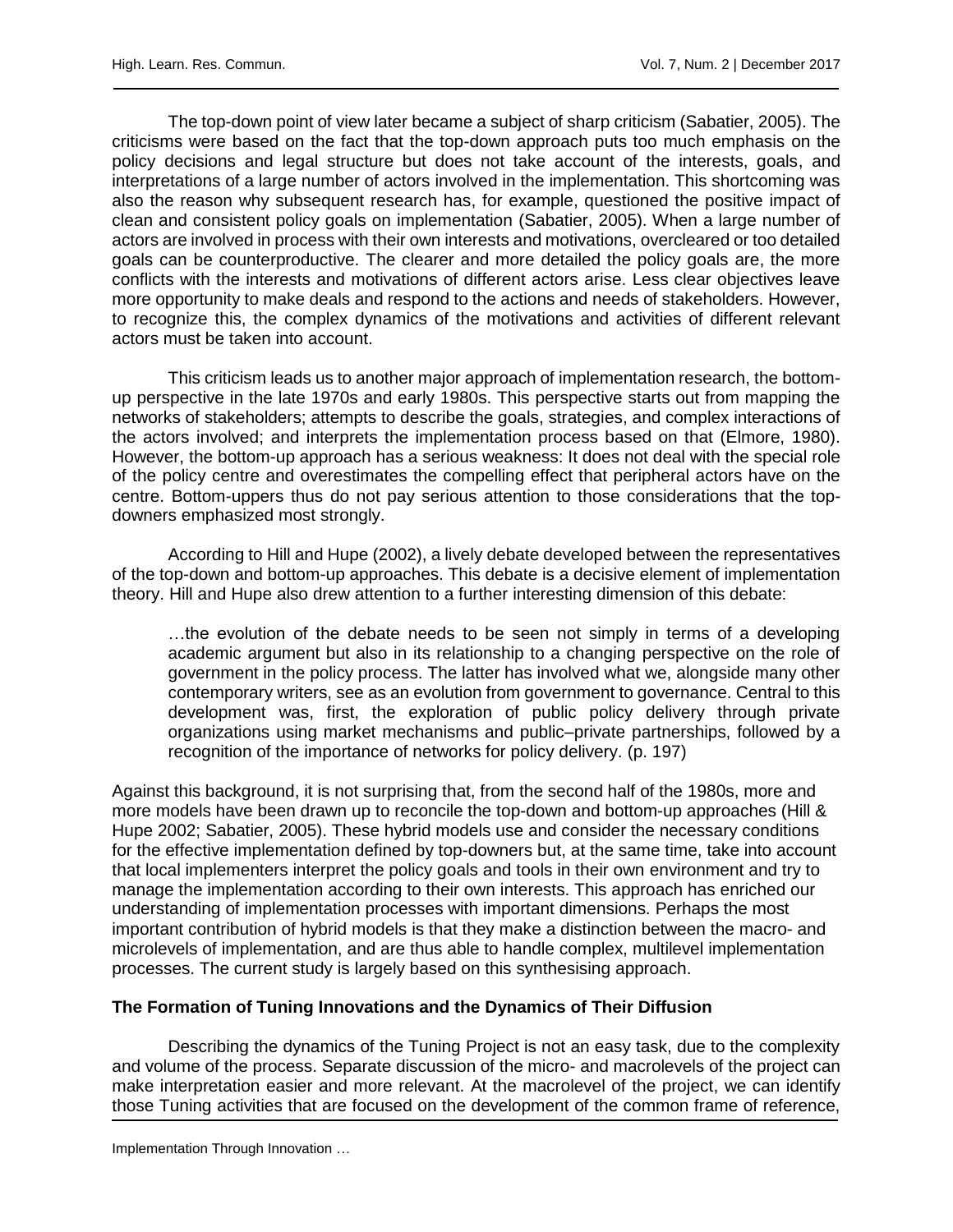methodology, and toolset for all participating higher education institutions. The microlevel, in contrast, contains the system of those activities through which the processes and products of the macrolevel can take effect on the study program design and management practices of the participating institutions.

**The macrolevel processes of the Tuning Project.** At the macrolevel of the European Tuning Project, five key areas have been designated to orient the innovation processes. The first of these was the issue of generic/general academic competences, which was highly emphasized within the Tuning Project, while LOs are usually expressed in terms of competences. According to González and Wagenaar (2008), questionnaire-based data collection was carried out with the involvement of 998 academics, 5,183 graduates, and 944 employers from different Bologna participating countries. Graduates and employers were asked about 30 different generic competences related to three types of instrumental, interpersonal, and systemic competences. The academics were asked to rank 17 items selected from the broader generic competence list given to graduates and employers. The resulting data was further analyzed to compensate for distorting effects. Based on this extensive consultation and data collection, the Tuning Project was able to take a well-grounded position on which generic competences should be a major consideration in the design of study programs.

The second key area was related to the definition of subject-specific competences. Initially the Tuning Project focused on nine subject areas (business, chemistry, earth sciences, education, European studies, history, mathematics, nursing, and physics), and the key players of the process were the subject area groups. Although each group followed the same working method, the approaches they used—according to the different structures of the individual disciplines—were significantly different. Tuning Project coordinators described this working process as the creation of reciprocal knowledge (González & Wagenaar, 2008). Representatives of the participating countries got to know each other's learning and teaching practices, and based on that mutual learning process, they reached a consensus on the main content of the particular discipline. The results of the work carried out by the subject area groups have been made available in separate brochures on the project website.

The third key area was the issue of the ECTS. One of the main innovations of the Tuning Project is the establishment of a connection between LOs and student workload-based ECTS credits. This redefined the role of ECTS, because the system no longer uses credits with relative value. Instead, it works with dual-determined (i.e., based on student workload and LO) credits, which thus have absolute value (González & Wagenaar, 2008; Office for Official Publications of the European Communities, 2009; Publications Office of the European Union, 2015). This development still defines the philosophy of ECTS.

The wider discussion about learning, teaching, and evaluation processes and the quality development dimensions of these processes were the remaining fourth and fifth key areas of the European Tuning Project. In the former case modular courses, learning activities and evaluation tools were the most important factors in the design of LO-based study programs. In the latter case, crucial elements of a quality improvement system based on an internal institutional quality culture have been developed, in which curriculum evaluation takes place according to three main criteria: the learning–teaching processes, the outcomes of these processes, and the availability of resources necessary for the operation of study programs. In connection with the development of the abovementioned five key areas, a specific study program design approach emerged described in related project documents as the Tuning model.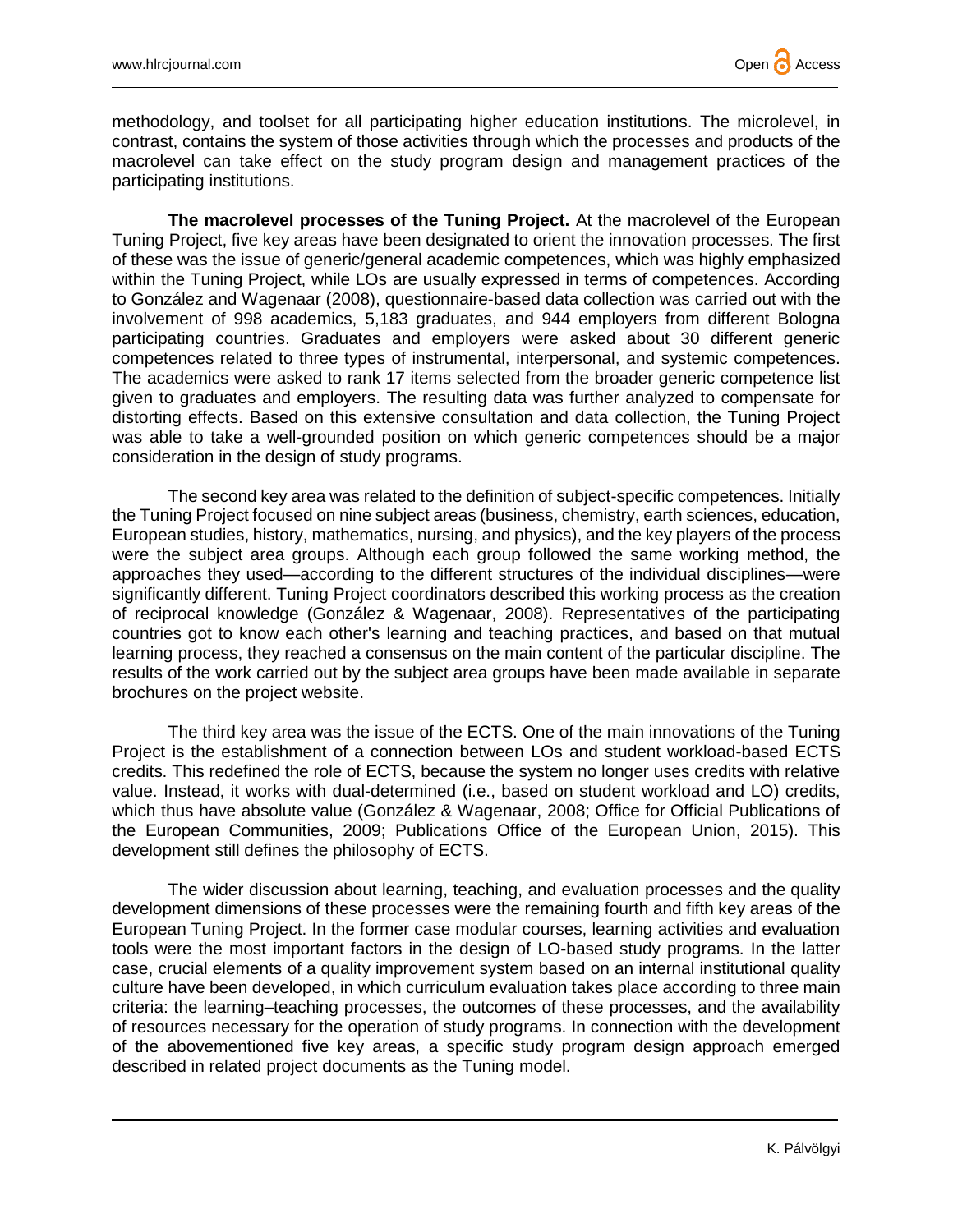In the first phase of the project the first three key areas came into focus, and the related developments took place up until 2003. The developments of the fourth and fifth key areas took place in 2003–2004, and since 2004, the implementation of a developed methodology and toolset has become a key issue. Parallel to that, an opening toward doctoral programs has also become a priority (González & Wagenaar, 2008).

In connection with the diffusion of Tuning innovations, it can be considered a major development that in 2004, the Tuning project crossed the borders of the EHEA. Thus, in many other regions of the world where there is serious need for reform in higher education—such as Latin America, Asia, Africa, and the United States—the application of Tuning methodology became possible. In terms of Tuning, it was a significant upscaling process.

Latin American Tuning (Tuning LA) was the first case in which this border crossing happened. In this process, the first phase (2004–2007) is actually regarded as a sensitizing phase (Beneitone & Yarosh, 2015). With wide involvement of academics and higher education management actors, an intensive interinstitutional cooperation and exchange of information took place regarding the quality, effectiveness, transparency, and comparability of study programs. The main goal of this first phase was to ensure the competence-based nature of the reform. According to Beneitone and Yarosh (2015), the second phase (2011–2013) focused on the design of metaprofiles and degree profiles, the possible scenarios for new professions, the design of a system of credits (Latin American Reference Credit [CLAR]), and the joint construction of methodological strategies.

These choices of topics for Tuning LA carry interesting messages for this article. On the one hand, these are not exactly the same topics that were determined at the macrolevel of Tuning Europe. This suggests that although there was close cooperation between the European and Latin American Tuning actors, what happened here is not merely a passive transfer, but rather a rethinking/restructuring process according to regional needs. The development work on the CLAR system is a good example of this. The CLAR system (Tuning Latin America Project, 2013) is very similar to the ECTS; in fact, the key elements of the two systems are the same: 25–30 hours of student workload considered as 1 credit, with LOs also having a focal role. However, Tuning LA did not simply take ECTS, as a final product of the European development processes, and implement that finished system as it was. They organized the same negotiation and learning processes that occurred earlier in Europe. They "reinnovated" the ECTS system with European support. Thus, although the credit system development processes have produced similar results, the interpretations and learning processes of Tuning Europe and Tuning LA differed considerably. While in Europe, the credit transfer system primarily appeared as a supporting device for mobility, in Latin America, the key element was the recognition that high-quality study programs cannot be developed without a deeper understanding of learning units and their temporal needs (González and Yarosh, 2013). Thus, the issue of credits in Tuning LA linked directly to study program development. This approach apparently had an impact on European ECTS discussions. The 2015 *ECTS Users' Guide* (Publications Office of the European Union, 2015) has a distinct focus on designing, operating, and evaluating LO-based study programs, while this strong program-level focus is not present in the 2009 guidelines (Office for Official Publications of the European Communities, 2009).

The issue of metaprofiles also emerged in connection with the previously mentioned rethinking/restructuring process. The Tuning Project, from the beginning, put great emphasis on the definition of generic and subject-specific competences. These descriptions were initially just prioritized lists of competences. However, in connection with Tuning LA—and other regional Tuning Projects, as well—a new approach was developed (González and Yarosh, 2013) that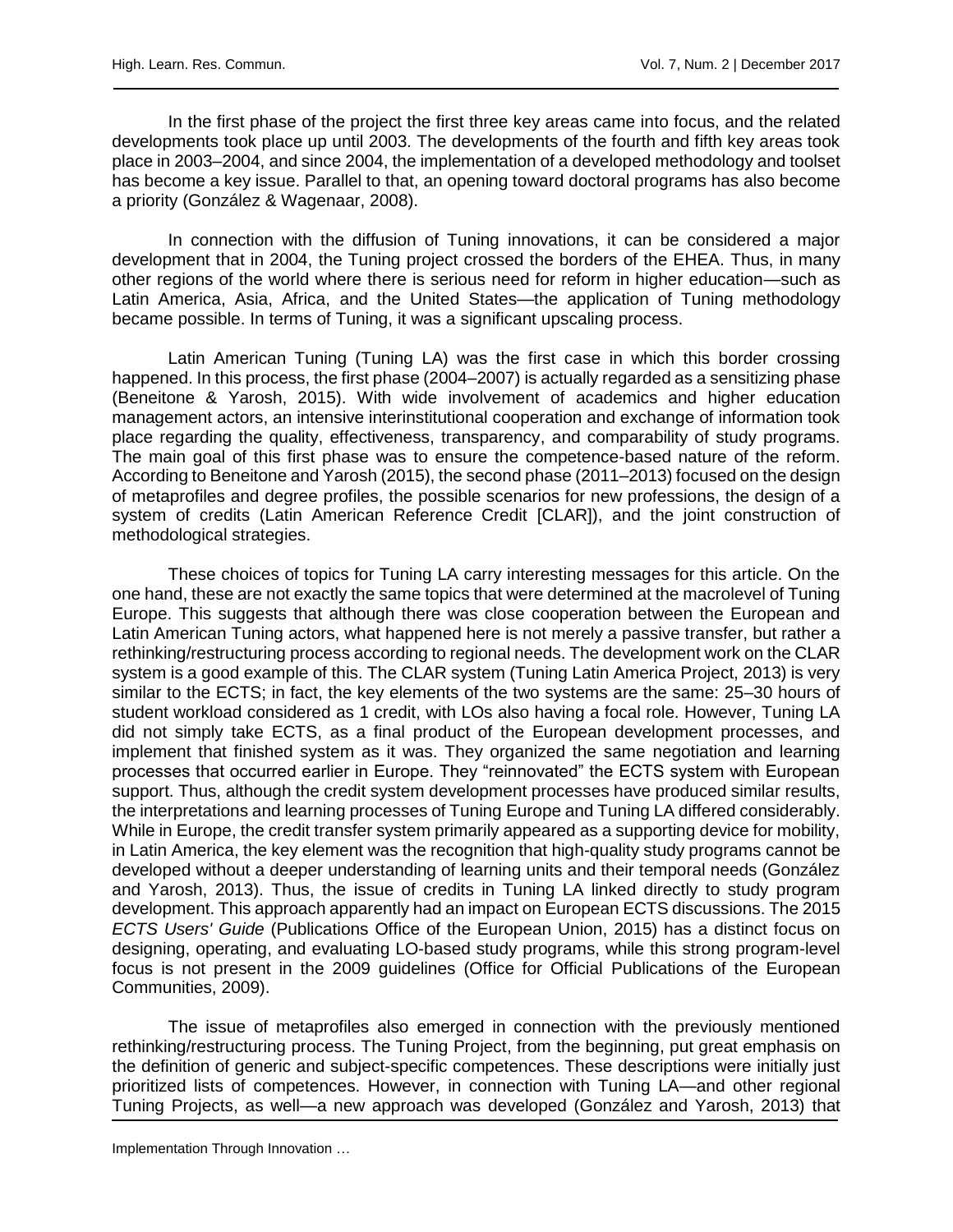

focused on clustering competences. This approach led to the so-called metacompetences, and the analysis of relations between these metacompetences made it possible to develop subject area meta-profiles. The phenomenon that competences defined by workgroups of different regions were diverse in terms of number and content therefore became manageable. However, this phenomenon also indicates that the previously mentioned reinnovating process is not specific to Tuning LA but is an essential feature of regional Tuning processes. So, in fact, we can talk about such multiplications of the original Tuning Europe processes, which bind to the original project along certain key elements but can also differ from it in important aspects. Obviously, feedback can also take place in this worldwide higher education learning environment. The appearance of these parallel threads of regional programs not only enriches the Tuning Project, but also slightly reinterprets the project as a whole. Originally, Tuning was the innovation platform of the Bologna-implementation toolset. However, with the emergence of non-European Tuning Projects, a shift began to develop in the function of the project. Tuning can increasingly be described as a tool for regionalisation of higher education (Knight, 2013).

**The microlevel processes of the Tuning Project.** As previously mentioned, higher education institutions are multilevel and multiactor organizations operating in various microenvironments, and as such, they define different emphases and directions in their own functional processes. On the basis of this diversity, we can assume that the implementation of the Tuning approach and toolset takes place with different characteristics in different higher education organizations. It means that the microlevel is an even more complex environment for the previously described reinnovation processes. Depending on the specificities, traditions, and learning and teaching practices of the given institution, and even on the organizational role of those actors who brought the Tuning Project into the specific institution, the implementation of the Tuning toolset can generate drastically different outcomes in terms of nature, depth, and organizational validity. Similarly, there can be differences among higher education organizations as to whether they actively use the entire Tuning toolset or just certain elements of it. Therefore, the previously presented macrolevel reinnovation processes of the regional Tuning Projects also occur in connection with the transition between the macro- and the microlevel.

If we describe the microlevel as the institution- and faculty-level recreation of macrolevel innovations, than it means that microlevel implementation of Tuning is also generates innovations, and it also indicates that the microlevel of Tuning works with enormous complexity. Certain dimensions of this complexity are well founded in those research results that analyze these microlevel processes of Tuning. Two of these studies are definitely worth mentioning here.

Beneitone and Yarosh (2015) carried out a study about the institution-level impact of Tuning LA. In the first part of their research, they collected data by questionnaire from 133 Tuningparticipating institutions in 18 Latin American countries. The results showed well the diversity of institutions in adapting a certain element of the Tuning toolset, as well as organizational depth and validity of the implementation. For example, about 76% of respondent institutions stated that they applied the competence-based student-centered approach to revising or creating curricula, study programs, or plans, but only about 30% of these 76% stated that they successfully implemented this approach in the whole university. However, this 76% of positive answers is a rather encouraging result compared to the responses about the implementation of the credit system. About 55% of the institutions reported that they do not have any system of credits based on student workload. Considering that in Tuning LA, one of the key elements was the recognition that high-quality study programs cannot be developed without the application of a student workload- and LO-based credit system, it is not a very promising result. In the second part of the research, 27 institutions were selected for further investigation based on the collected data. Of these, 21 completed the whole data collection process of the second stage. Three different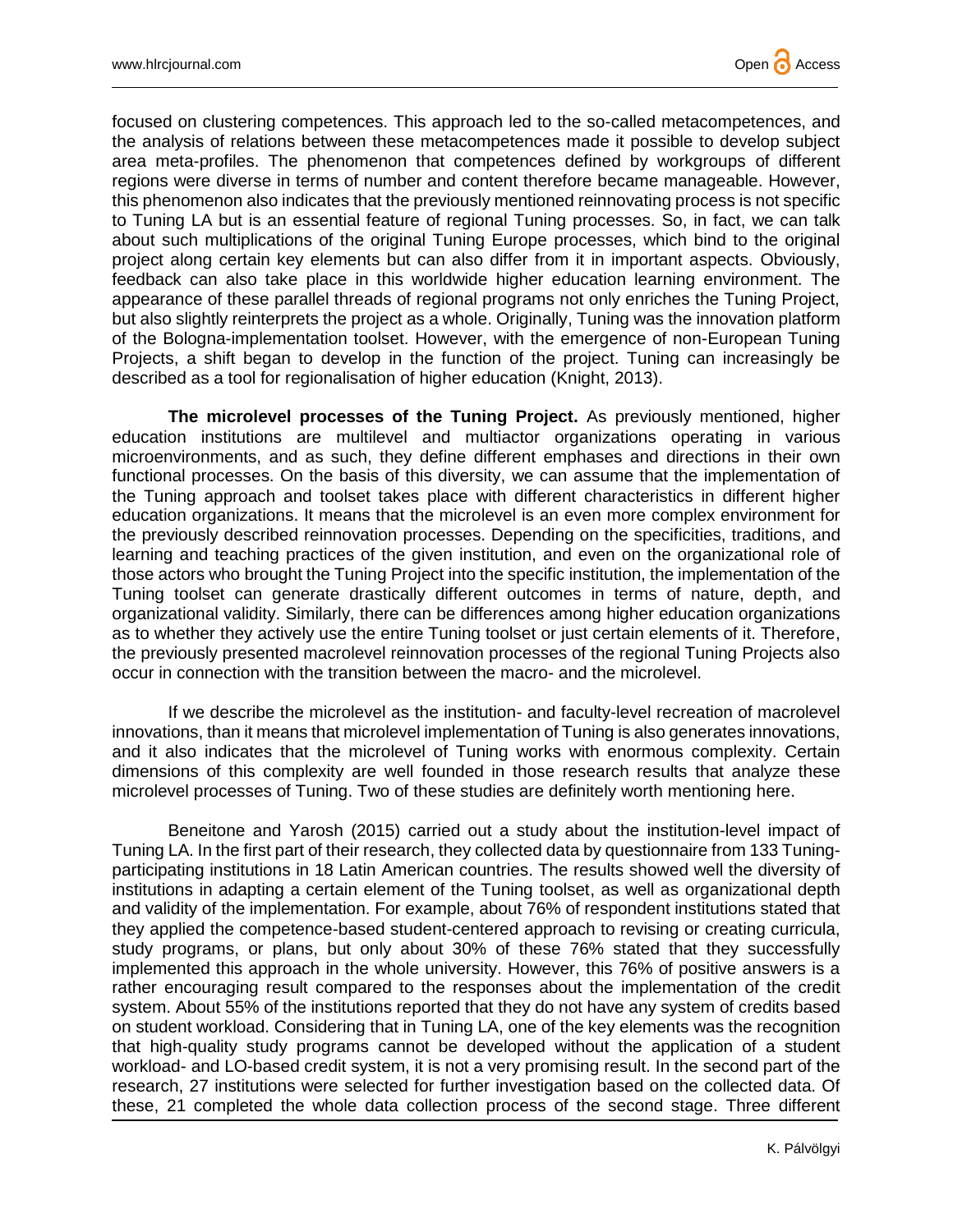questionnaires were developed for the second research cycle: one for academic executives, one for teachers, and one for students. The results showed well the differences between the perceptions and understanding of the different actors. These results support the previously formulated expectations about the complexity of the microlevel reinnovation and learning processes.

The research conducted by Birtwistle et al. (2016) studied both the European Tuning Project and the Tuning USA project and aimed to find out whether the intended modernisation of higher education learning and teaching was actually taking place in these projects. The study covered the period from 2011 to the beginning of 2016, based on the use of quantitative and qualitative research methodology. Questionnaires were used to ask academic staff and institutional management, students, graduates, and employers. Several hundreds of stakeholders filled out the questionnaires. In addition, in-depth interviews were conducted in selected institutions, with the involvement of academic and management staff, student counsellors, and students. The research has produced interesting results. Although the research team found examples of very good practice, the authors called the overall picture worrying. As they explain,

When the findings in this Study are compared to the *Bologna Implementation report 2015*, the already quoted European University Association (EUA) *TRENDS VII: Learning and Teaching in European Universities* report and the European Students' Union (ESU) *Bologna with Student Eyes 2015: Time to meet the expectation from 1999* report, it seems that the state of implementation at Higher Education institutional level is even weaker than is stated in those reports. (p. 436)

They also explain the issue of brand recognition. Tuning brand recognition is strong among those academics who were officially involved; however, it seems that beyond these participants brand recognition is weak. This indicates ineffective information flow within the higher education organizations. According to the study, the lack of consistent terminology is another crucial element. According to Birtwistle et al. (2016), "terminology is to a large extent culturally and historically bound" (p. 439). This supports the view that the microlevel implementation is strongly connected to the processes of learning and understanding. The working language of Tuning is English, but as the article noted, "using an English term does not automatically imply that such a term has the same meaning and connotation in other countries" (p. 439). Of course, understanding something and making it work are two different things. As the authors stated,

It seems that the discourse related to the paradigm shift is now landing, but that overall the actual implementation is very slow to commence or, indeed, not taking place at all. Only at places where tailored action has taken place, initiated by individuals because they were involved in specific initiatives such as Tuning. (p. 436)

It is an important experience of this research that "varied institutions display varied behaviour" (p. 449).

All these results confirm the previously described understanding of microlevel tuning implementation as a complex reinnovation process. They also show how difficult and slow it can be when we want complex multilevel and multiactor organizations to implement—or, in other words, reinvent for the organization—such an approach, which requires a paradigm shift from the vast majority of stakeholders.

Implementation Through Innovation ...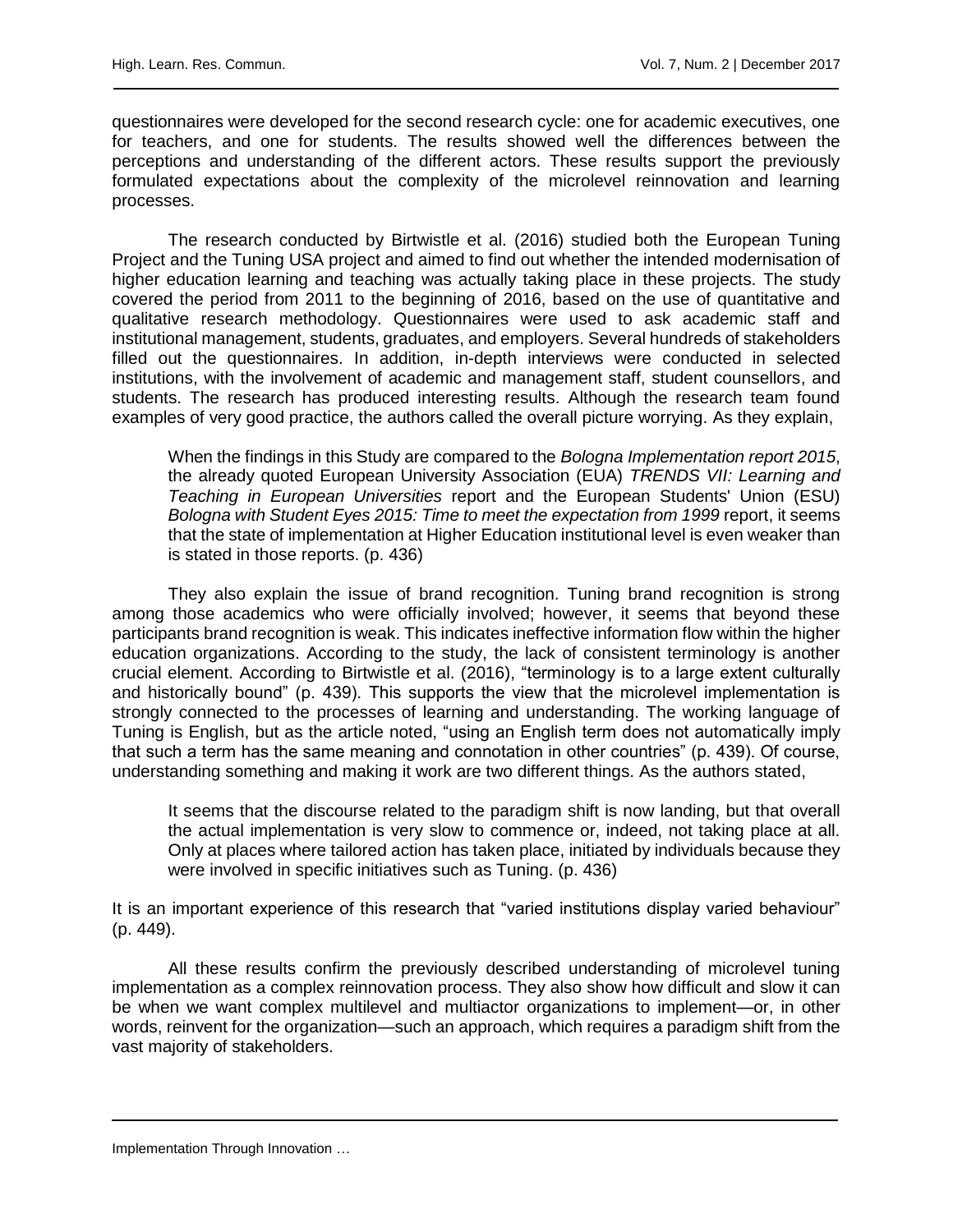# **Conclusion**

In the previously presented analysis, we made a distinction between the macro- and microlevel of the Tuning Project and this approach proved to be useful, because Tuning shows different dynamics at macro- and microlevel. At the macrolevel, it achieved great success in generating relevant innovations to support the renewal of the teaching and learning practices of higher education. The success of macrolevel Tuning is demonstrated by the development of the various regional Tuning Projects and their significant macrolevel results.

At the microlevel, however, the enormous complexity—resulting from the high degree of diversification and differentiation of higher education institutions, and from the large number of involved actors—slows down the implementation process and diversifies its results. This is reflected especially through those researches, which examine the implementation processes of some specific institutions.

Through the example of the Tuning Project, we saw that the implementation of a largescale higher education policy that aims to achieve a substantive change in the functioning of higher education institutions cannot be a mechanical and linear process. Tuning does not simply spread something but creates new forms of these original innovations through this recreation/reinnovation process, which is full of interesting elements of learning, problem-solving, and adaptation. Innovations of the macrolevel are reinterpreted and reinnovated at the microlevel in each higher education institution. These experiences reinforce the importance of implementation environment's dynamics and specificities, which is in line with the new directions of implementation theory.

The Tuning Project operates a very flexible innovation network, seeking and maintaining sensitive balances, which can also be interpreted as an innovation in innovation management. This is clever multilevel governance, which is increasingly emphasized in the implementation literature. Related to the Tuning Project, we could see such intelligent governance in action, which is an interesting and informative experience. The previously presented analysis may have illustrated well that Tuning—as perhaps the most important higher education innovation platform and implementation toolset nowadays—definitely deserves further attention.

## **References**

- Adam, S. (2008). *Learning outcomes current developments in Europe: Update on the issues and applications of learning outcomes associated with the Bologna Process.* Retrieved from [https://www.academia.edu/32806775/Learning\\_Outcomes\\_Current\\_Developments\\_in\\_Europe\\_U](https://www.academia.edu/32806775/Learning_Outcomes_Current_Developments_in_Europe_Update_on_the_Issues_and_Applications_of_Learning_Outcomes_Associated_with_the_Bologna_Process) [pdate\\_on\\_the\\_Issues\\_and\\_Applications\\_of\\_Learning\\_Outcomes\\_Associated\\_with\\_the\\_Bologna\\_](https://www.academia.edu/32806775/Learning_Outcomes_Current_Developments_in_Europe_Update_on_the_Issues_and_Applications_of_Learning_Outcomes_Associated_with_the_Bologna_Process) [Process](https://www.academia.edu/32806775/Learning_Outcomes_Current_Developments_in_Europe_Update_on_the_Issues_and_Applications_of_Learning_Outcomes_Associated_with_the_Bologna_Process) [GS Search](http://scholar.google.com/scholar?q=%22Learning+outcomes+current+developments+in+Europe%22&hl=en&lr=&btnG=Search)
- Beneitone, P., & Yarosh, M. (2015). Tuning impact in Latin America: Is there implementation beyond design? *Tuning Journal for Higher Education, 3*, 187–216. G[Shttps://doi.org/10.18543/tjhe-3\(1\)-](https://doi.org/10.18543/tjhe-3(1)-2015pp187-216) [2015pp187-216](https://doi.org/10.18543/tjhe-3(1)-2015pp187-216) [GS Search](http://scholar.google.com/scholar?q=%22Tuning+impact+in+Latin+America%22&hl=en&lr=&btnG=Search)
- Biggs, J., & Tang, C. (2011). *Teaching for quality learning at university* (4th ed.). Glasgow, Scotland: Bell and Bain. [GS Search](http://scholar.google.com/scholar?q=%22Teaching+for+quality+learning+at+university%20%22&hl=en&lr=&btnG=Search)
- Birtwistle, T., Brown, C., & Wagenaar, R. (2016). A long way to go … A study on the implementation of the learning-outcomes based approach in the EU. *Tuning Journal for Higher Education, 3*, 429–462. [https://doi.org/10.18543/tjhe-3\(2\)-2016pp429-463](https://doi.org/10.18543/tjhe-3(2)-2016pp429-463) [GS Search](http://scholar.google.com/scholar?q=%22A+long+way+to+go+A+study+on+the+implementation+of+the+learning-outcomes%22&hl=en&lr=&btnG=Search)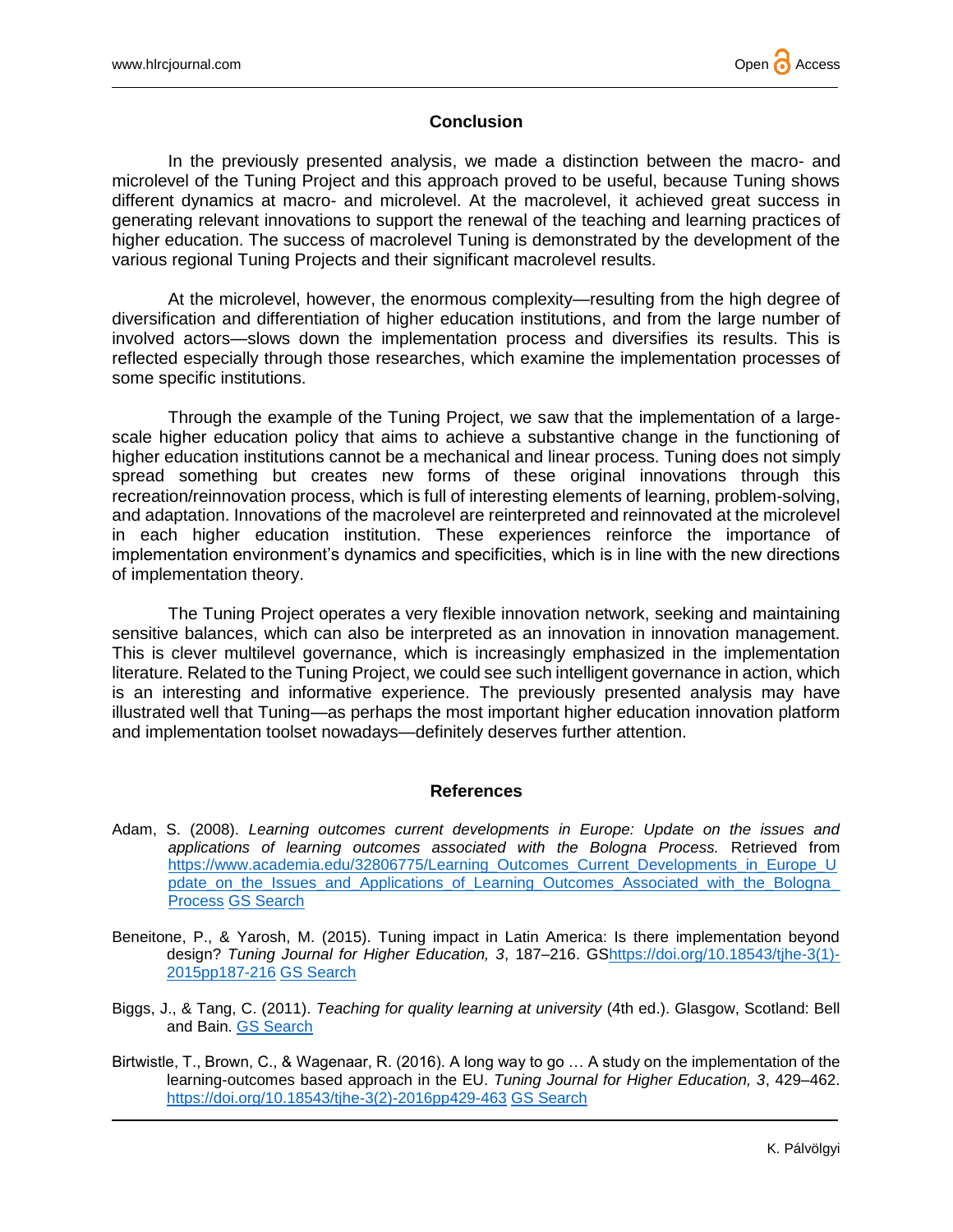- Cerych, L., & Sabatier P. (1992). Implementation of higher education reforms. In B. Clark & G. Neave (Eds.), *The encyclopedia of higher education* (pp. 1003–1014). Oxford, United Kingdom: Pergamon Press. [GS Search](http://scholar.google.com/scholar?q=%22Implementation+of+higher+education+reforms%22&hl=en&lr=&btnG=Search)
- Cesar, L. J. T. (2015). *Diversity and convergence in higher education: An analysis of Tuning European Union and Tuning Latin America international cooperation programmes* (Master's thesis). Department for Continuing Education Research and Educational Management, Danube University. Retrieved from [https://tampub.uta.fi/bitstream/handle/10024/98968/GRADU-](https://tampub.uta.fi/bitstream/handle/10024/98968/GRADU-1463134223.pdf?sequence=1)[1463134223.pdf?sequence=1](https://tampub.uta.fi/bitstream/handle/10024/98968/GRADU-1463134223.pdf?sequence=1) [GS Search](http://scholar.google.com/scholar?q=%22Diversity+and+convergence+in+higher+education%22&hl=en&lr=&btnG=Search)
- Corbett, A. (2011). Ping pong: Competing leadership for reform in EU higher education 1998–2006. *European Journal of Education*, *46*, 36–53.<https://doi.org/10.1111/j.1465-3435.2010.01466.x> [GS](http://scholar.google.com/scholar?q=%22Ping%20pong:+Competing+leadership+for+reform%22&hl=en&lr=&btnG=Search)  **[Search](http://scholar.google.com/scholar?q=%22Ping%20pong:+Competing+leadership+for+reform%22&hl=en&lr=&btnG=Search)**
- Elmore, F. (1980). Backward mapping: Implementation research and policy decisions. *Political Science Quarterly, 94*, 601–616.<https://doi.org/10.2307/2149628> [GS Search](http://scholar.google.com/scholar?q=%22Backward+mapping:+Implementation+research+and%20policy+decisions%22&hl=en&lr=&btnG=Search)
- Evans, N., & Henrichsen, L. (2008). Long-term strategic incrementalism: An approach and model for bringing change in higher education. *Innovative Higher Education, 33*, 111–124. <https://doi.org/10.1007/s10755-008-9067-y> [GS Search](http://scholar.google.com/scholar?q=%22Long-term+strategic+incrementalism:+An+approach%22&hl=en&lr=&btnG=Search)
- González, J., & Wagenaar, R. (Eds.). (2008). *Universities' contribution to the Bologna Process: An introduction* (2nd ed.). Bilbao, Spain: University of Duesto. Retrieved from [http://www.unideusto.org/tuningeu/images/stories/Publications/ENGLISH\\_BROCHURE\\_FOR\\_W](http://www.unideusto.org/tuningeu/images/stories/Publications/ENGLISH_BROCHURE_FOR_WEBSITE.pdf) [EBSITE.pdf](http://www.unideusto.org/tuningeu/images/stories/Publications/ENGLISH_BROCHURE_FOR_WEBSITE.pdf) [GS Search](http://scholar.google.com/scholar?q=%22Universities)
- González, J., & Yarosh, M. (2013). Building degree profiles: The Tuning approach. *Tuning Journal for Higher Education, 1*, 37–69. [https://doi.org/10.18543/tjhe-1\(1\)-2013pp37-69](https://doi.org/10.18543/tjhe-1(1)-2013pp37-69) [GS Search](http://scholar.google.com/scholar?q=%22Building+degree+profiles:+The+Tuning+approach%22&hl=en&lr=&btnG=Search)
- Halász, G. (2012). *Az oktatás az Európai Unióban, Tanulás és együttműködés* [Education in the European Union: Learning and cooperation]. Budapest, Hungary: Új Mandátum Könyvkiadó. [GS Search](http://scholar.google.com/scholar?q=%22Education+in+the+European+Union:+Learning+and+cooperation%22&hl=en&lr=&btnG=Search)
- Halász, G. (2017). The spread of the learning outcomes approaches across countries, subsystems and levels: A special focus on teacher education. *European Journal of Education, 52*, 80–91. <https://doi.org/10.1111/ejed.12201> [GS Search](http://scholar.google.com/scholar?q=%22The+spread+of+the+learning+outcomes+approaches+across+countries,+subsystems+and+levels%22&hl=en&lr=&btnG=Search)
- Hill, M., & Hupe, P. (2002). *Implementing public policy.* London, United Kingdom: SAGE. [GS Search](http://scholar.google.com/scholar?q=%22Implementing+public+policy%22&hl=en&lr=&btnG=Search)
- Kennedy, D. (2007). *Writing and using learning outcomes: A practical guide.* Cork, Ireland: University College Cork. [GS Search](http://scholar.google.com/scholar?q=%22Writing+and+using+learning+outcomes:+A+practical+guide%22&hl=en&lr=&btnG=Search)
- Knight, J. (2013). A model for the regionalisation of higher education: The role and contribution of tuning. *Tuning Journal for Higher Education 1*, 105–125[. https://doi.org/10.18543/tjhe-1\(1\)-2013pp105-125](https://doi.org/10.18543/tjhe-1(1)-2013pp105-125) [GS Search](http://scholar.google.com/scholar?q=%22A+model+for+the+regionalisation+of+higher+education:+The+role+and+contribution+of+tuning%22&hl=en&lr=&btnG=Search)
- Lažetić, P. (2010). Managing the Bologna Process at the European level: Institution and actor dynamics. *European Journal of Education*, *45*, 549–562.<https://doi.org/10.1111/j.1465-3435.2010.01451.x> [GS Search](http://scholar.google.com/scholar?q=%22Managing+the+Bologna+Process+at+the+European+level:+Institution+and+actor+dynamics%22&hl=en&lr=&btnG=Search)
- Luzzatto, G. (2011, October 5). The European Higher Education Area (EHEA) beyond 2010: Main achievements, priorities, gaps and challenges. Hearing of the European Parliament – Committee on Culture and Education on the European Higher Education Area: State of play. Retrieved from [http://www.europarl.europa.eu/document/activities/cont/201110/20111013ATT29146/20111013A](http://www.europarl.europa.eu/document/activities/cont/201110/20111013ATT29146/20111013ATT29146EN.pdf) [TT29146EN.pdf](http://www.europarl.europa.eu/document/activities/cont/201110/20111013ATT29146/20111013ATT29146EN.pdf) [GS Search](http://scholar.google.com/scholar?q=%22The+European+Higher+Education+Area+(EHEA)+beyond+2010:+Main+achievements,+priorities,+gaps+and+challenges%22&hl=en&lr=&btnG=Search)

Implementation Through Innovation ...